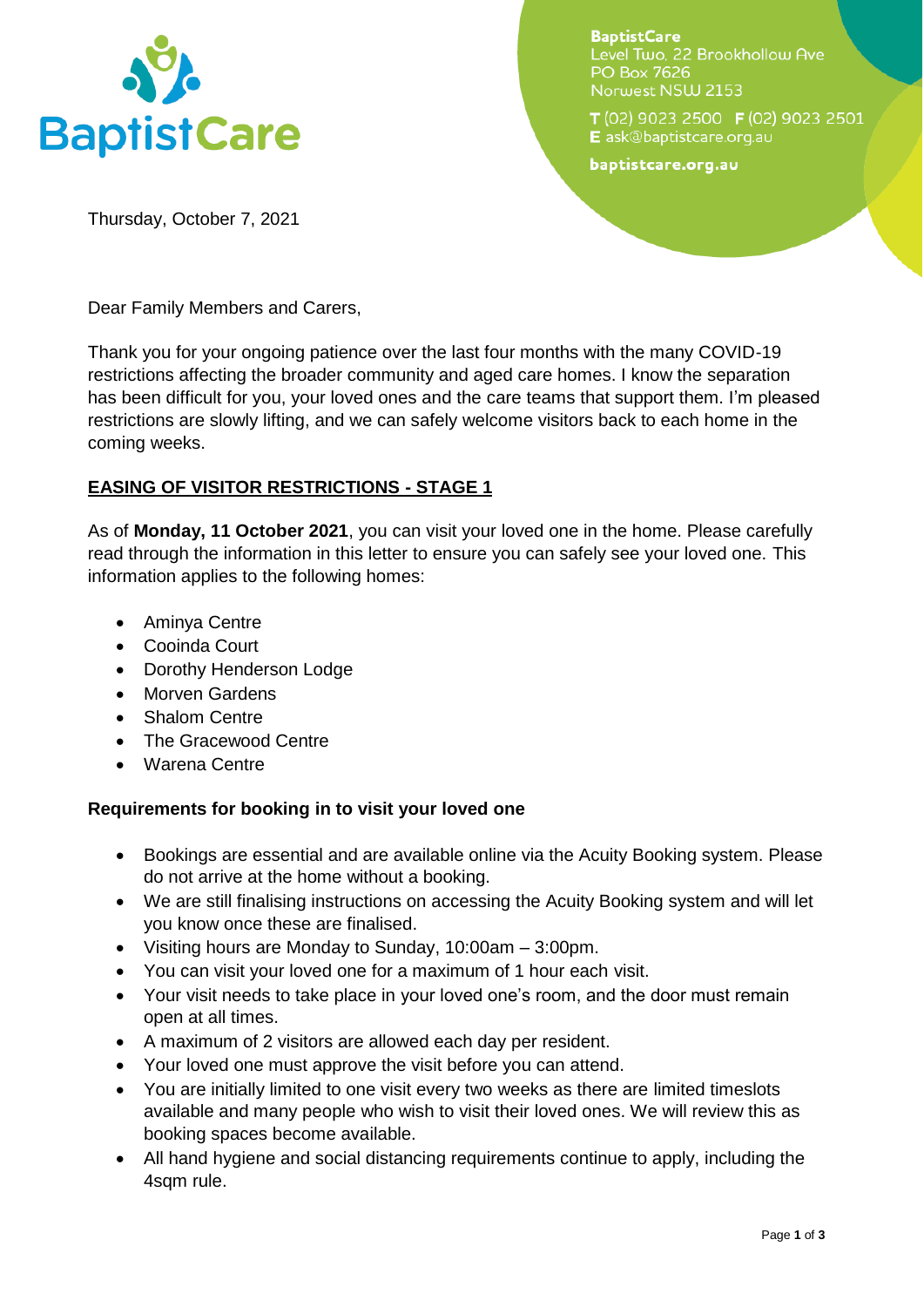

**BaptistCare** Level Two, 22 Brookhollow Ave PO Box 7626 Norwest NSW 2153

T (02) 9023 2500 F (02) 9023 2501 E ask@baptistcare.org.au

baptistcare.org.au

### **Your vaccination status**

- **Only fully vaccinated people, 12 years of age and over, can visit, provided your second dose has been completed at least 14 days prior to your first visit.**
- You must provide evidence of your double-dose vaccination status to the reception staff before you can visit. You can access your COVID-19 Digital (vaccination) Certificate from Service NSW (using the App or online portal) OR your Medicare Immunisation History Statement via Services Australia.

#### **New entry procedures**

- Please arrive **15 minutes BEFORE** your booking time and check-in using your smartphone and the Services NSW App QR Code.
- You will then need to take a Rapid Antigen Test (more information on this test can be found here [https://www.health.gov.au/news/rapid-antigen-testing-in-aged-care\)](https://www.health.gov.au/news/rapid-antigen-testing-in-aged-care). The results of this test are available after approximately 10 minutes.
	- o If you are COVID-19 negative, you may proceed to the Rapid Global check-in point. Standard COVID-19 screening questions remain in place.
	- o If you are COVID-19 positive or return an inconclusive result, you must leave the home immediately. NSW Health Public Health Unit will be informed of your result, and you must proceed to the nearest COVID-19 testing clinic to complete a COVID-19 PCR Test.
- Please note, if you arrive late, you cannot extend the time spent with your loved one past your booking timeslot.
- Your temperature will be taken automatically by the Rapid Global terminal. If your temperature is 37.5°C or higher, you will be unable to enter the home on that day. We will notify your loved one and reschedule your visit.
- BaptistCare will supply an N95 respiratory mask for you to wear at all times while within the home.
- We have placed additional hand hygiene stations throughout the home for your use during the visit.

# **Snap lockdowns**

- NSW Health can issue a snap lockdown in an LGA with only a few hours warning. If this happens in the LGA of one of our homes, all visits to the home will stop until the lockdown is lifted.
- If you live in an LGA that goes into lockdown, you must reschedule your visit to a time after the lockdown lifts.